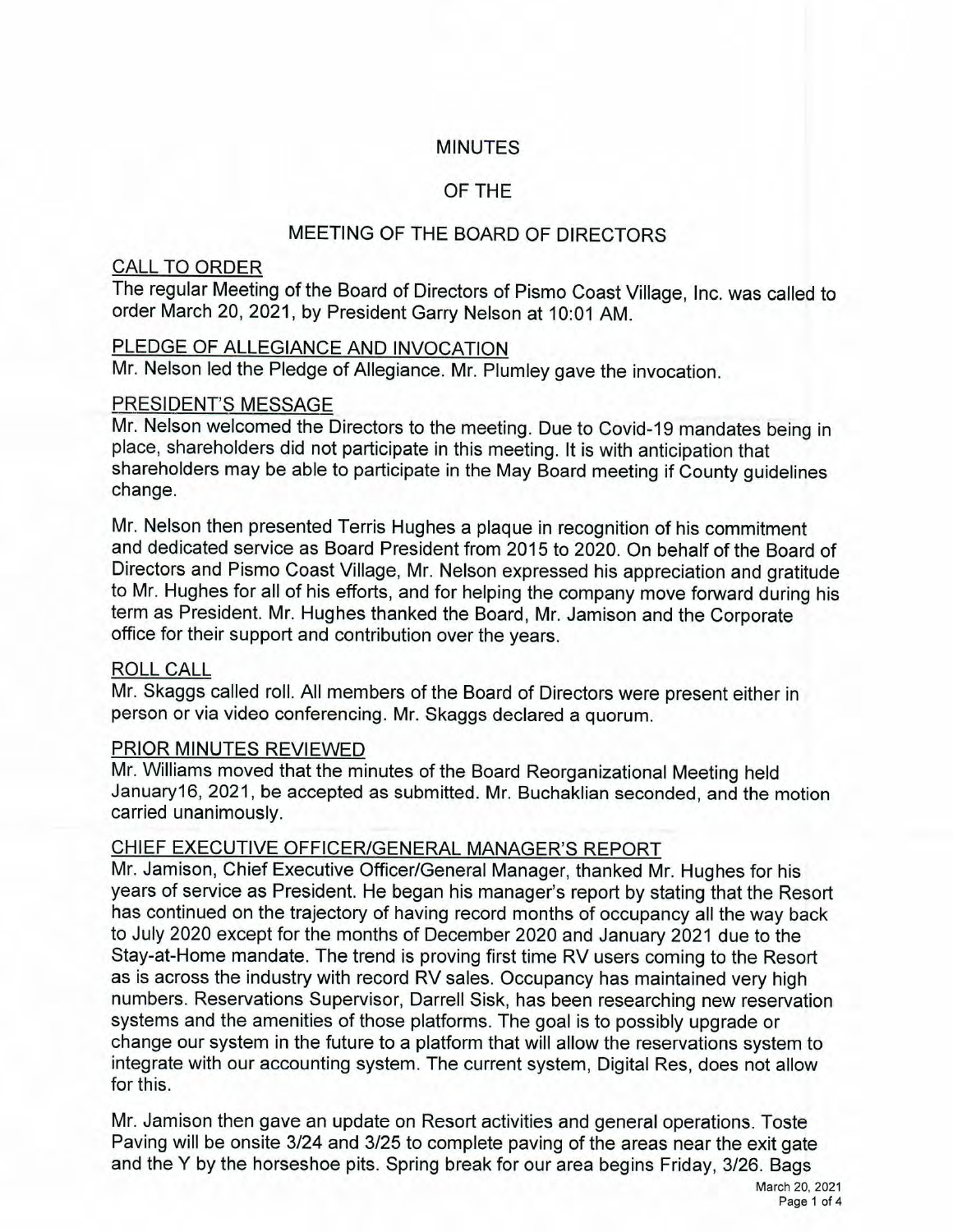filled with candy-stuffed Easter eggs will be passed out to guests on Easter weekend. Minor issues with the Resort's Wi-Fi dropping out are being addressed. Mr. Jamison discussed the status of the new RV Shop, which is being utilized for some major RV repairs. Opening the shop full-time remains on hold until more staffing is acquired. A discussion followed regarding e-verification of potential employees. To meet the challenges of staffing, ads are running on Craigslist for Maintenance Supervisor, RV Technicians, and janitorial staff. Three Security staff have been hired. Security Supervisor, Josh Lockett, will be conducting a security training program for his staff which will highlight customer service and rule enforcement. Mr. Jamison commended Mr. Lockett for his efforts.

A brief overview was given of the impact of Covid-19 within the Resort. Seven employees who tested positive for Covid over the past two months are in good health and back to work. The quarantining protocol for these employees was handled by the Resort. All staff continue their efforts to social distance, sanitize and wear masks. Mr. Pappi questioned as to the origin of infection of the staff with Covid-19. Per Mr. Jamison, one of the seven cases was a possible trace back to the Resort, but there were no confirmations. The other six staff members indicated infected family members. A discussion followed regarding Resort staff vaccinations.

Continuing work is taking place on the Paycheck Protection Program (PPP) loan forgiveness. Preliminary numbers show full compliance and anticipated forgiveness on the company's loan. The Workers' Compensation Insurance MOD Rate is being dropped from 91 in 2020 to 77 in 2021. Mr. Jamison has been monitoring the progress of the City of Pismo Beach General Plan draft which is to include the acceptance of changes to the current permitting standards that would allow for third floor construction to the Clubhouse renovation project. If accepted into the General Plan, the Clubhouse project would then be presented to the Coastal Commission for review.

Mr. Plumley questioned the status of the new resort being built in Avila. Per Mr. Jamison, an established target date for the completion of Harbor Terrace has not been set. When completed, Harbor Terrace will feature space for marine gear and boat storage, and overnight accommodations, including walk-in tent camping, RV sites and self-contained cabins.

EXECUTIVE AND PERSONNEL & COMPENSATION/BENEFITS COMMITTEE REPORT Mr. Pappi, Chair of the Personnel and Compensation/Benefits Committee reported that there was a joint meeting held Friday, March 19, with the Executive Committee. All Committee members were present. Mr. Jamison also attended and presented the General Manager's report. He provided an overview of Resort projects and activities, and gave Covid-19 updates. Old and new business was discussed. The meeting was adjourned at 3:51 p.m.

#### FINANCE COMMITTEE REPORT

Mr. Roberts, Chair, reported that the Committee met this morning, March 20. All Committee members were present. Mr. Roberts reported the Committee reviewed the financial statements for February 2021, and reviewed the status of the capital projects for FY 20/21 along with the balance sheet. The meeting adjourned at 9:35 a.m.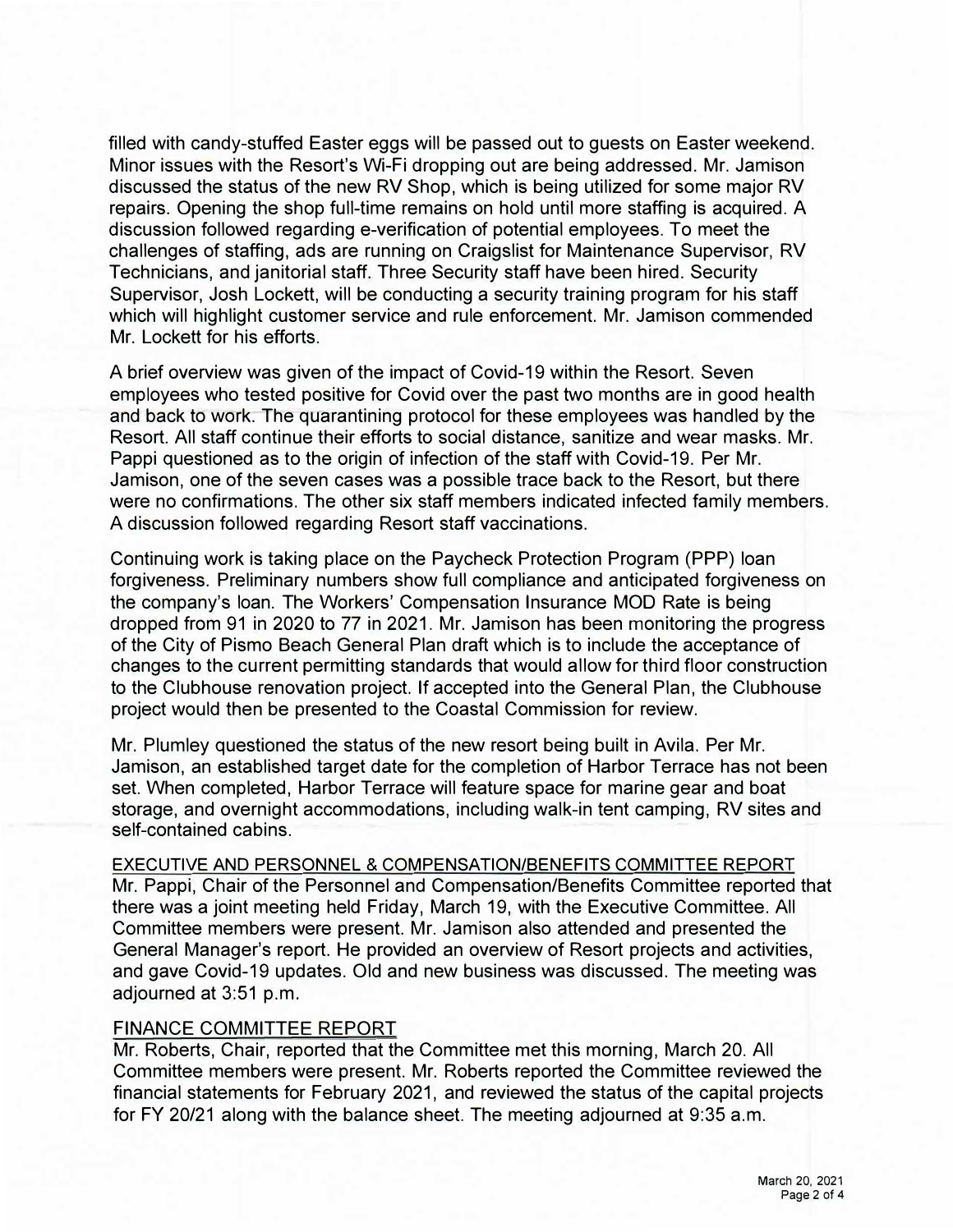# OPERATIONS COMMITTEE REPORT

Mr. Enns, Chair, reported that the Committee met this morning, March 20. All Committee members were present. The Committee discussed the 2022 Shareholder Information Manual and reservations calendar presented by Charles Amian, Operations Manager. The Committee also reviewed specifications for types of RVs allowed in the Resort, along with onsite RV wash rules. No decisions were made at the time. Discussions will carry over to the next meeting. The meeting adjourned at 9:30 a.m.

### **AUDIT COMMITTEE REPORT**

Karen King, Chair, reported the Committee met Friday, March 19. All Committee members were present. The Committee reviewed and commented on the Brown Armstrong CPA 2021 Engagement letter, the Audit letter dated November 2020 and the external audit documents. The Committee had a discussion regarding the body of work and priorities of the Committee during 2021 to include company business controls and ethics. The meeting adjourned at 12:25 p.m.

### ENVIRONMENTAL, HEALTH & SAFETY ADVISORY COMMITTEE REPORT

Mr. Skaggs, Chair, reported that the Committee met Friday, March 19. All Committee members were present. At the meeting, Charles Amian, Operations Manager, gave an update on new incidents regarding the health and safety of employees and guests. He provided the Guest Injury Summary report for the period of 11/12/2020 through 3/18/2021. Mr. Amian also presented the Resort's existing Tsunami Evacuation Plan. Josh Lockett, Security Supervisor, reviewed the Tsunami Evacuation Plan, and did not have any recommendations for changes to the existing plan. Mr. Amian distributed the current list of open EH&SA Advisories. He also provided a field review for the Committee which included assessments of the beach access points, the overview ramp facility, the westerly gazebo, the shuffleboard area and horseshoe pits. The meeting adiourned at 11:00 a.m.

### NOMINATING COMMITTEE REPORT

Mr. Willems, Chair, reported that the Committee met Friday, March 19. All Committee members were present. Due to Covid-19, applicants were not interviewed in 2020. The Committee reviewed three new applications. Interview dates will be set. Prior applicants were also reviewed, and their status' were either updated or dropped. Current interview questions were discussed. The meeting adjourned at 1:30 p.m.

Mr. Nelson recessed the meeting at 11:00 a.m. He reconvened the meeting in Closed Session at 11:10 a.m.

#### **OLD BUSINESS**

Mr. Jamison discussed the improvements made to the Resort's website which included tab development specifically geared to the company's shareholders. He reported that the new Spring/Summer edition of the Corporate Chronicle newsletter was distributed to shareholders as of 3/19.

Mr. Buchaklian requested an update on the Clubhouse renovations plan. Per Mr. Jamison, the Resort is waiting on the completed draft of the City of Pismo Beach General Plan for third floor construction inclusion.